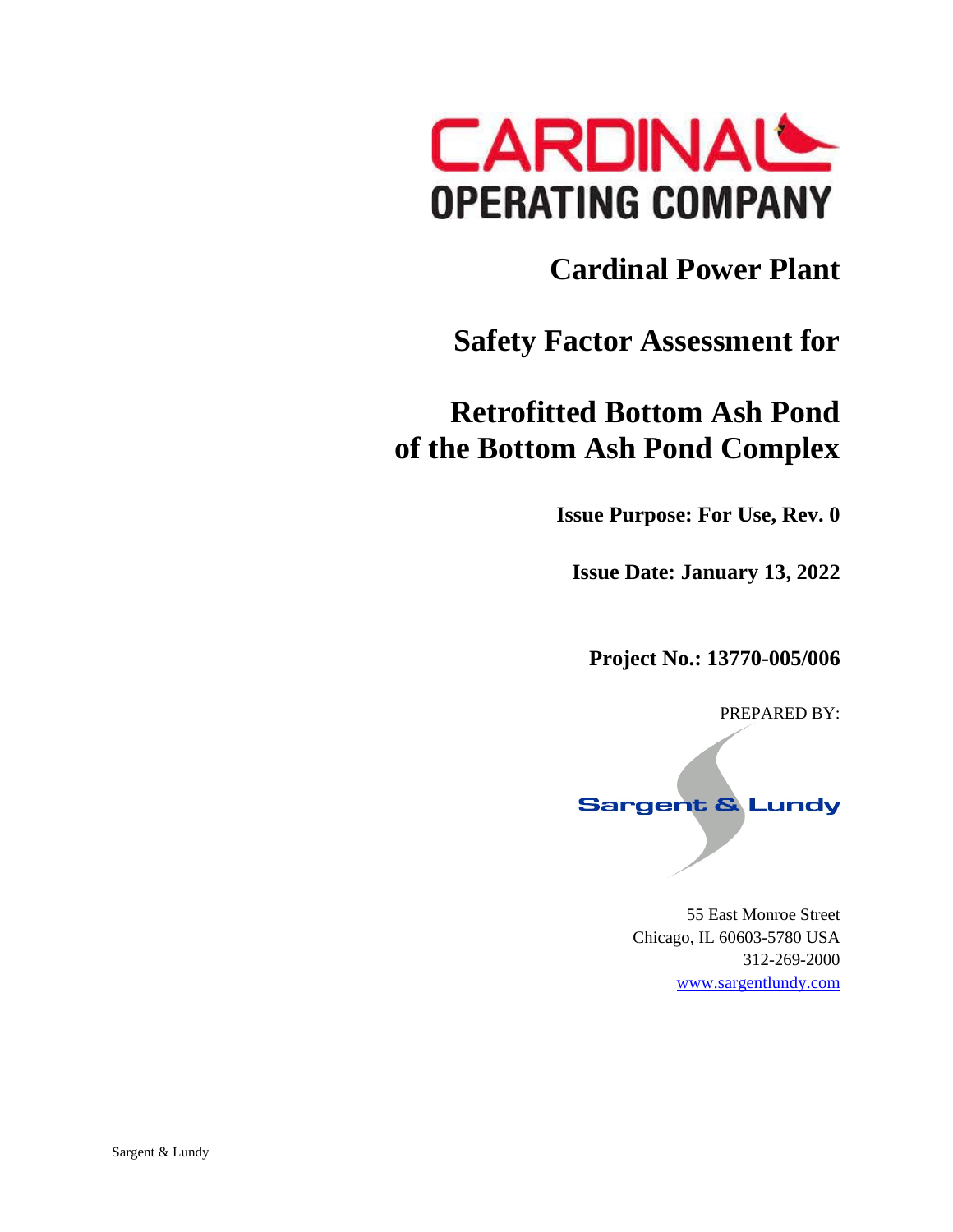### **1 PURPOSE**

Pursuant to 40 CFR 257.74(e), this report provides a safety factor assessment for embankment stability of the retrofitted Bottom Ash Pond at the Cardinal Power Plant. Beginning in 2021, the South Pond of the Bottom Ash Pond Complex (BAPC) was retrofitted with a CCR-compliant liner system and will receive bottom ash in accordance with 40 CFR 257.102(k). Upon completion of the retrofit, the South Pond's name is changed from the former "Recirculation Pond" to the retrofitted "Bottom Ash Pond."

### **2 APPLICABLE CCR REGULATIONS**

To perform the safety factor assessment for the retrofitted Bottom Ash Pond, the following excerpts from 40 CFR Part 257 Subpart D (Federal CCR Rule) are applicable:

- **§257.74(e) – Periodic Safety Factor Assessments:**
	- (1) The owner or operator must conduct an initial and periodic safety factor assessments for each CCR unit and document whether the calculated factors of safety for each CCR unit achieve the minimum safety factors specified in paragraphs  $(e)(1)(i)$  through  $(v)$  of this section for the critical cross section of the embankment. The critical cross section is the cross section anticipated to be the most susceptible of all cross sections to structural failure based on appropriate engineering considerations, including loading conditions. The safety factor assessments must be supported by appropriate engineering calculations.
		- (i) The calculated static factor of safety under end-of-construction loading condition must equal or exceed 1.30. The assessment of this loading condition is only required for the initial safety factor assessment and is not required for subsequent assessments.
		- (ii) The calculated static factor of safety under the long-term, maximum storage pool loading condition must equal or exceed 1.50.
		- (iii) The calculated static factor of safety under the maximum surcharge pool loading condition must equal or exceed 1.40.
		- (iv) The calculated seismic factor of safety must equal or exceed 1.00.
		- (v) For dikes constructed of soils that have susceptibility to liquefaction, the calculated liquefaction factor of safety must equal or exceed 1.20.
	- (2) The owner or operator of the CCR unit must obtain a certification from a qualified professional engineer stating that the initial assessment and each subsequent periodic assessment specified in paragraph (e)(1) of this section meets the requirements of this section."

### **3 RESULTS & CONCLUSIONS**

Safety factor analyses were performed in 2020-2021 for the critical cross section stability for the design work associated with the liner system which meets the requirements of the Code of Federal Regulations (CFR) §257.72, "Liner design criteria for new CCR surface impoundments and any lateral expansion of a CCR surface impoundment". The lowest factor of safety (FOS) corresponding to the potential failure surface for the critical cross section is summarized in Table 1. The analyses were submitted, reviewed, and approved by the Ohio Department of Natural Resources (ODNR) Division of Water Resources and Ohio EPA Division of Surface Water for safety and environmental compliance aspects of the dikes.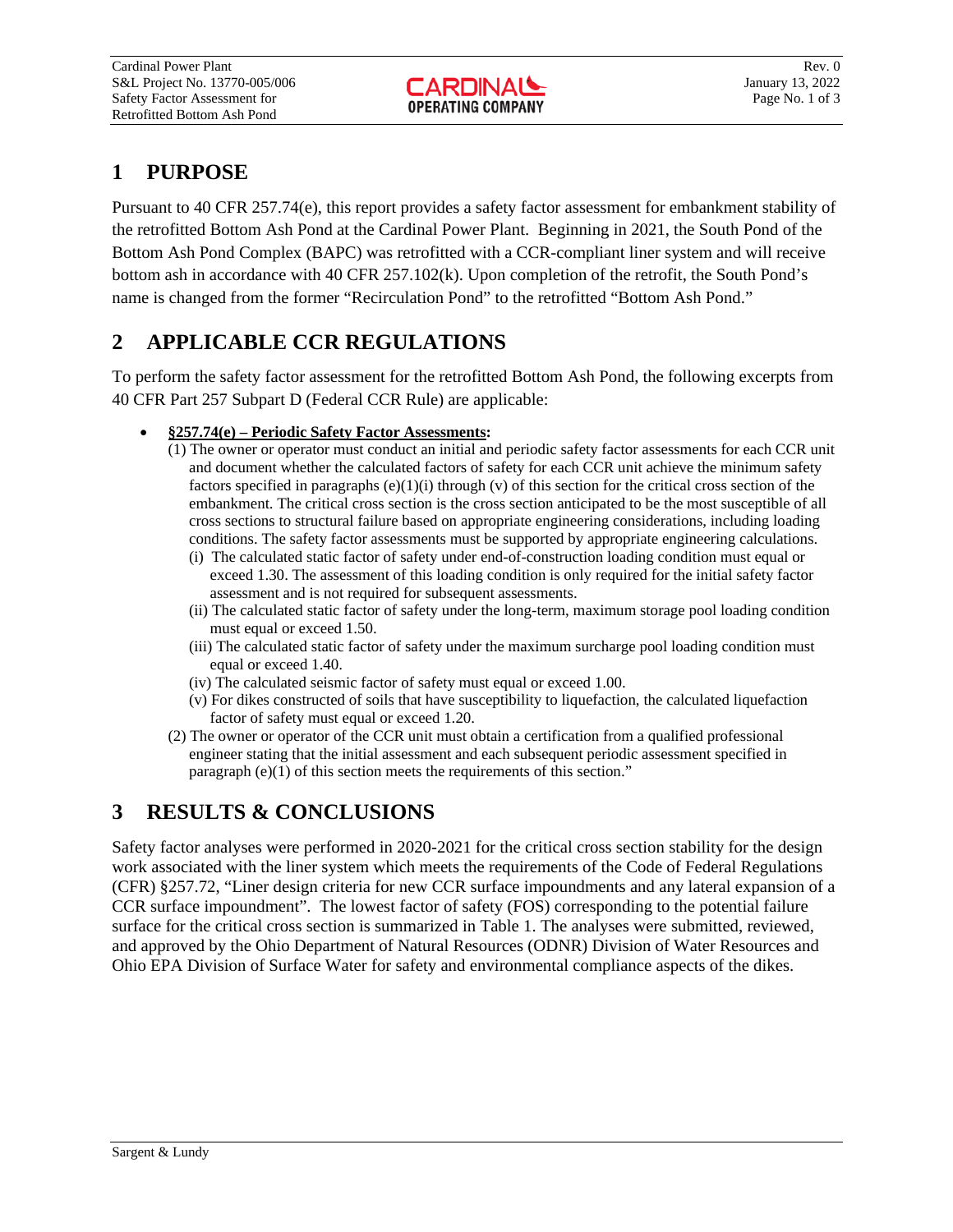| v rv                                                                                                                |                                                 |                                                  |  |  |  |  |
|---------------------------------------------------------------------------------------------------------------------|-------------------------------------------------|--------------------------------------------------|--|--|--|--|
| <b>FOS Assessment</b>                                                                                               | <b>Retrofitted</b><br><b>Bottom Ash</b><br>Pond | <b>Minimum</b><br><b>Allowable</b><br><b>FOS</b> |  |  |  |  |
| 40 CFR 257.74(e)(1)(i)                                                                                              |                                                 |                                                  |  |  |  |  |
| Calculated Static FOS for                                                                                           | 1.30                                            | Note 1                                           |  |  |  |  |
| End-of-Construction                                                                                                 |                                                 |                                                  |  |  |  |  |
| 40 CFR 257.73(e)(1)(ii)<br>Calculated Static FOS for Long-Term,<br>Maximum Storage Pool<br><b>Loading Condition</b> | 1.52                                            | 1.50                                             |  |  |  |  |
| 40 CFR 257.73(e)(1)(iii)<br>Calculated Static FOS for<br>Maximum Surcharge Pool<br><b>Loading Condition</b>         | 1.42                                            | 1.40                                             |  |  |  |  |
| 40 CFR 257.73(e)(1)(iv)<br><b>Calculated Seismic FOS</b><br><b>Loading Condition</b>                                | 1.26                                            | 1.00                                             |  |  |  |  |
| 40 CFR $257.73(e)(1)(v)$<br>Calculated Liquefaction                                                                 | Note 2                                          | 1.20                                             |  |  |  |  |
| Does CCR Unit Satisfy the<br>Requirements of 40 CFR 257.74(e)?                                                      | Yes                                             |                                                  |  |  |  |  |

#### **Table 1: Summary of Safety Factors for Cardinal Power Plant's Retrofitted Bottom Ash Pond**

- Notes: 1) The assessment of this loading condition is not applicable for this facility given that no lateral or vertical expansion is planned (*i.e*., no new load is applied to evaluate end-of-construction condition).
	- 2) The dikes are not constructed of material susceptible to liquefaction. Thus, liquefaction safety factor is not reported.

The factors of safety calculated for each required load case for the CCR unit satisfy the minimum safety factors specified in 40 CFR 257.74(e)(1)(i) through (v) for the critical cross section of the embankment.